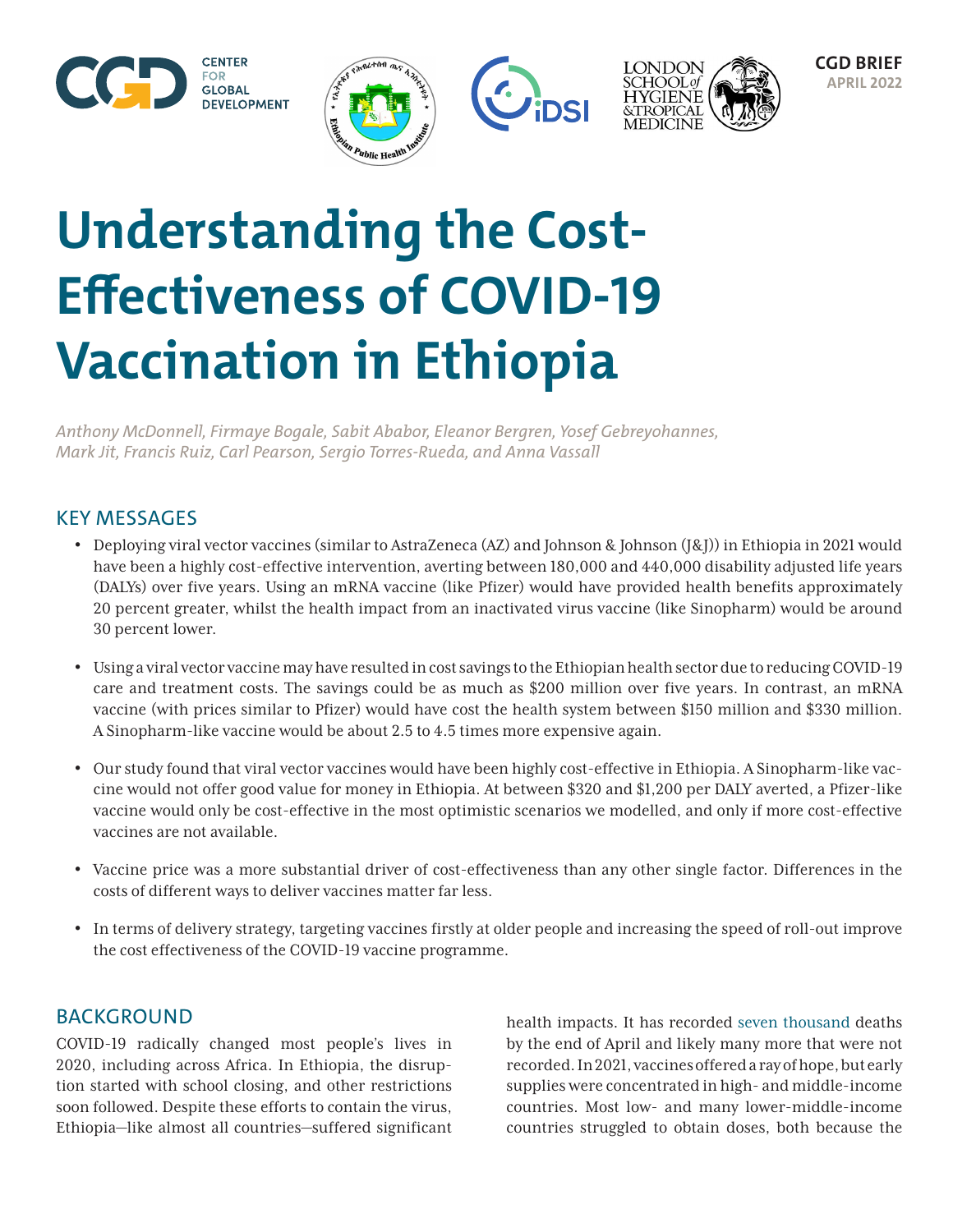vaccine were difficult to source and because they were expensive. The Ethiopian government spends on average about \$23 per person per year on healthcare, so spending more than \$10 per person to procure and distribute COVID-19 vaccines is a significant investment that requires careful consideration. To inform future decisions, we undertook a Health Technology Assessment to assess whether the vaccines offered good value for money for Ethiopia in 2021. We also looked at the best ways to distribute the vaccine and the effectiveness of targeting specific age groups.

## POLICY QUESTIONS

- 1. Which vaccines should Ethiopia purchase?
- 2. How should these vaccines be distributed?
- 3. What age groups should be targeted?

## **METHODOLOGY**

We looked at four hypothetical vaccines, designed to be similar to existing vaccine that Ethiopia was considering purchasing. We modelled each from a health system perspective, with coverage rates between 25 percent and 100 percent, or only individuals over the age of 50. We performed the modelling in 2021 based on epidemiological conditions in Ethiopia Q2 of 2021. We examined viral vector vaccines similar to AstraZeneca (AZ) and Johnson & Johnson (J&J), an mRNA vaccine like Pfizer, and an inactivated virus vaccine similar to Sinopharm. Table 1 describes the base price, dosing, and baseline efficacy we used in our cost-effectiveness calculations.

We then looked at three different methods for distributing the vaccines:

- Fixed posts. These are mainly health facilities and other appropriate locations.
- Vaccination campaigns. These are used to visit large population centres in a shorter time and involve going to people to inoculate them.
- Outreach posts. These are set up in remote or hard to reach areas where travel times to a health facility are long or there is limited access to health services.

We estimated the cost of freight (how much it cost to ship the doses from the manufacturing site to Ethiopia), at \$0.90 per dose, and the delivery cost at \$5.29, \$6.63, and \$7.13, for fixed posts, campaigns, and outreach posts, respectively.

We then looked at two base case scenarios:

*Slower scenario*: 10 percent of Ethiopians will be vaccinated by the end of 2021, 50 percent vaccinated by the end of 2022, and 80 percent vaccinated by the end of 2023.

*Faster scenario*: 20 percent of Ethiopians will be vaccinated by the end of 2021 and 80 percent vaccinated by the end of 2022.

While we know that COVID-19 vaccines reduce transmission, it is not clear to what extent. For this reason, we modelled all results in two ways. Our disease model output presumed the vaccines have no benefit in reducing transmission and only help the person vaccinated to avoid symptomatic illness. Our infection model presumed that the efficacy of the vaccines against infection transmission was the same as the efficacy against disease. These should be treated as the upper and lower bounds for the vaccines benefit.

#### **TABLE 1. Summary of characteristics used to model each hypothetical vaccine**

| <b>Vaccine</b>                                  | <b>Base price</b> (\$) | <b>Doses needed</b> | Efficacy $(\%)^*$ |
|-------------------------------------------------|------------------------|---------------------|-------------------|
| Viral vector vaccine 1 (AstraZeneca-like)       |                        |                     | 75                |
| Viral vector vaccine 2 (Johnson & Johnson-like) | 10                     |                     | 66                |
| Inactivated virus vaccine (Sinopharm-like)      | 30                     |                     | -51               |
| mRNA vaccine (Pfizer-like)                      |                        |                     | 90                |

\*As defined by the reduction in symptomatic infections for the person *inoculated.*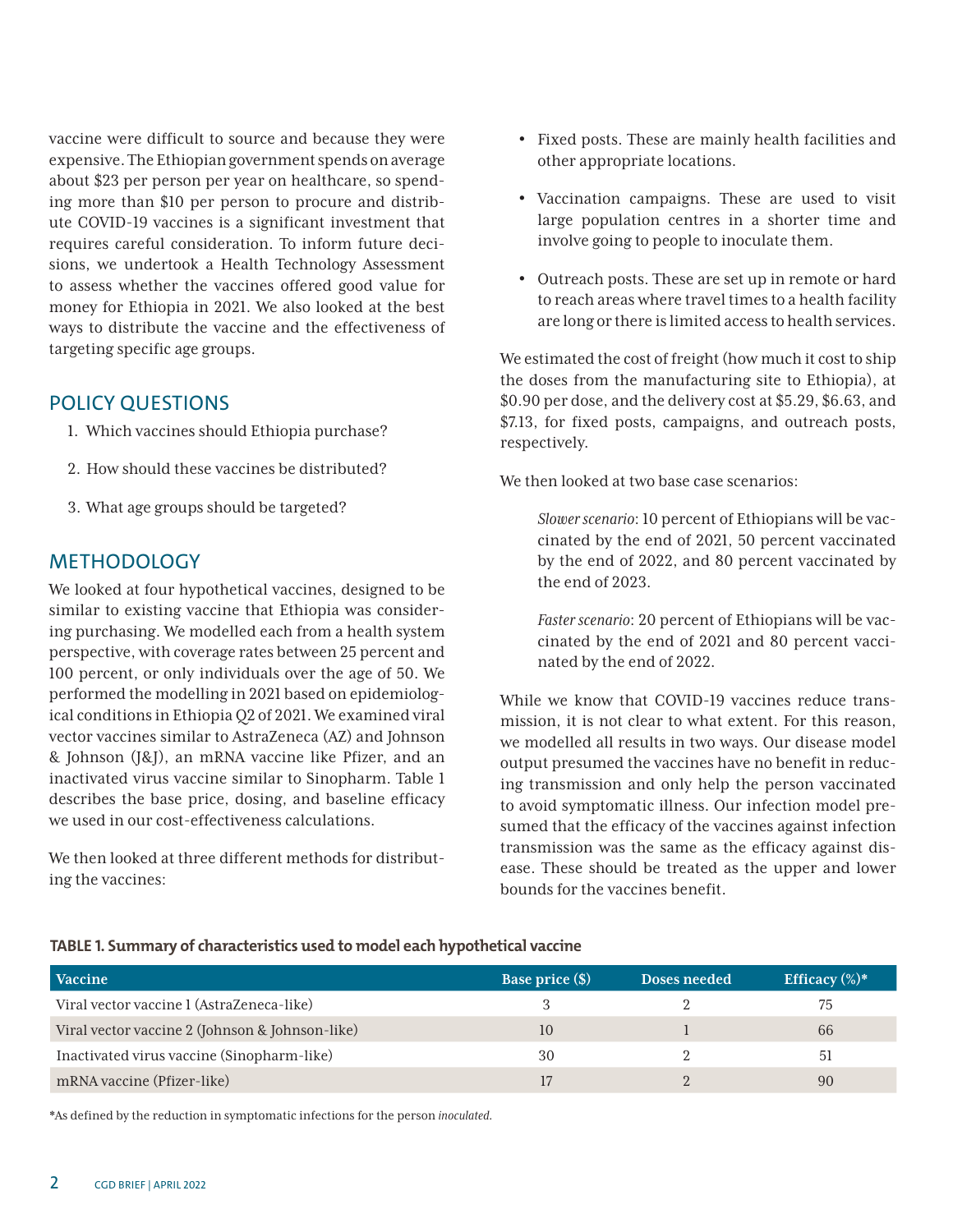We measure benefits using an incremental costeffectiveness ratio (ICER): the difference in cost between two interventions, divided by the difference in their effect. ICERs effectively tell you how much you are paying for every unit of health benefit. The comparator scenario in this study was no vaccination. The more expensive vaccines would seem less cost-effective if compared to the cheaper inoculations.

All results are based on modelling of COVID-19 vaccines before the Omicron variant became dominant and looking in part at decisions that could have been made in early 2021. There are important generalisable lessons going forward for both Ethiopia and elsewhere.

## POLICY QUESTION 1: WHICH VACCINES SHOULD ETHIOPIA PURCHASE?

Unsurprisingly, all vaccines were shown to have large and positive health benefits. These benefits varied greatly, however, according to the speed of vaccine delivery, and the vaccines impact on transmission (which the infection model accounts for, but the disease model does not). Table 2 shows the DALYs averted per vaccine. These results are primarily driven by the efficacy of the vaccine, with a Pfizer-like vaccine having the greatest health benefit and a Sinopharm-like vaccine the least. The two viral-vector vaccines being in between.

The health system cost also varied substantially based on both the vaccine, the model used, and how quickly the vaccines are rolled out. As vaccines can offer substantial savings by reducing hospital stays and other COVID-19-associated costs, some vaccines could lead to overall cost savings. Table 3 outlines the estimated overall health sector cost by roll-out scenario.

When measuring costs for every DALY, our modelling finds that viral vector vaccines are highly cost-effective, and in many scenarios, distributing them appears to be cost saving from a health sector perspective, meaning the ICER is negative (positive net health gains at lower overall cost relative to no vaccination). In other words, the savings from reduced hospitalisations and other medical treatments were usually greater than the cost of vaccination. Our modelling did not look at the wider economic benefits of COVID-19 vaccines, such reducing the need for lockdowns and increasing tourism, but these would further increase the return on investment. The faster scenario saw greater returns on investment than the slower one because the benefits of vaccination are greater the faster the population becomes vaccinated. However, there are constraints on how quickly vaccines can be rolled out.

The inactivated (Sinopharm-like) virus vaccine was both the most expensive and the least efficacious vaccine we

| <b>Vaccine</b> | <b>Disease</b><br>slower scenario | Infection<br>slower scenario | <b>Disease</b><br>faster scenario | Infection<br>faster scenario |
|----------------|-----------------------------------|------------------------------|-----------------------------------|------------------------------|
|                |                                   |                              |                                   |                              |
| AZ-like        | 179.521                           | 347,821                      | 255.038                           | 433,989                      |
| J&J-like       | 216,561                           | 350,917                      | 272,180                           | 439,578                      |
| Sinopharm-like | 123,106                           | 251.203                      | 169,222                           | 317,690                      |
| Pfizer-like    | 229,367                           | 414,209                      | 319,263                           | 537,226                      |

#### **TABLE 2. DALYs averted per vaccine**

#### **TABLE 3. Health care cost per vaccine in thousand USD**

| <b>Vaccine</b> | <b>Disease</b>  | <b>Infection</b> | <b>Disease</b>  | <b>Infection</b> |
|----------------|-----------------|------------------|-----------------|------------------|
|                | slower scenario | slower scenario  | faster scenario | faster scenario  |
| AZ-like        | $-$ \$25.729    | $-$143,394$      | $-$ \$56.260    | $-$ \$196,305    |
| J&J-like       | \$4,980         | $-$ \$94,896     | \$4,180         | $-$123,893$      |
| Sinopharm-like | \$677,968       | \$589,242        | \$840,989       | \$737,200        |
| Pfizer-like    | \$282,395       | \$150,339        | \$331,566       | \$170,586        |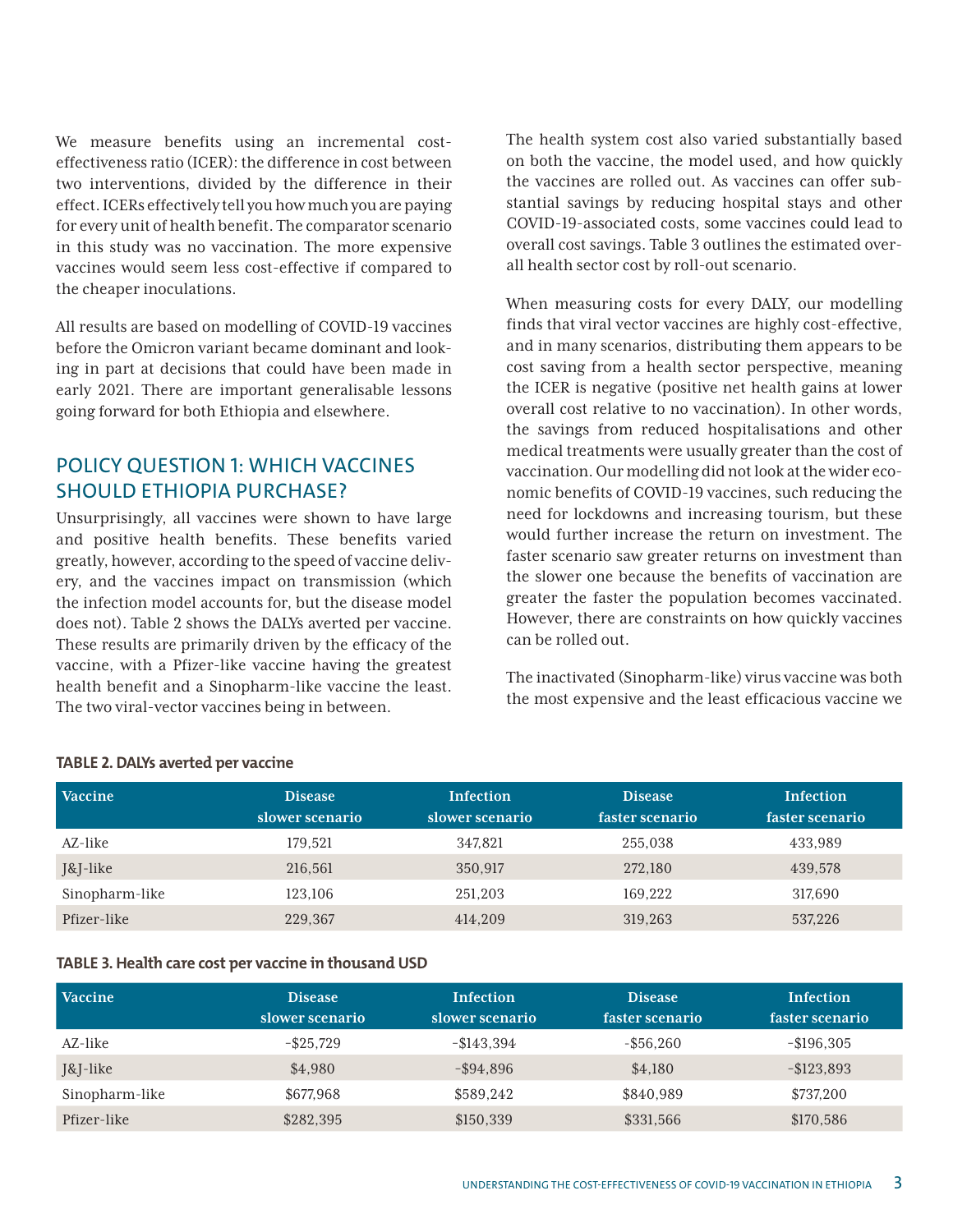modelled. Because of this, it likely did not make sense for Ethiopia to use this vaccine if the alternative COVID-19 vaccines modelled were available. Even if a vaccine similar to the one we modelled is the only vaccine available, our modelling suggests the Ethiopian government would likely pay between \$2,300 and \$5,200 per every DALY averted. This is between 2.6 and 6 times Ethiopia's GDP per capita. Estimates by [Ochalek et al](https://gh.bmj.com/content/3/6/e000964). suggest that Ethiopia could avert between 6.3 and 20 times as many DALYs by spending this money elsewhere in its health system.

mRNA vaccines cost far more than either of the viral vector vaccines we modelled, but they are the most efficacious. The mRNA vaccine was modelled with an efficacy of 90 percent. The viral vector vaccines were modelled with 60 or 70 percent efficacy, because these vaccines still have huge health benefits. Our model found that cost was a more important driver of cost-effectiveness than efficacy, however. Using the above inputs, our model found that an mRNA vaccine cost at least \$600 more per DALY averted than the two viral vector vaccines. If there are no other vaccines available, it is plausibly good value for money to use an expensive mRNA vaccine with characteristics similar to those modelled in this study. However, this would only offer good value for money if officials believe the vaccine will greatly reduce transmission, or if it is targeted at vulnerable groups like

the elderly. In most of the scenarios we examined, the mRNA vaccine would not have offered good value for money at the listed prices.

The results above are based on comparing a vaccine against no vaccine. When we instead compared the Pfizer-like vaccine against a viral vector vaccine, the Pfizer-like vaccine had even less value for money than the previous scenario, because large costs are paid for only a small increase in health relative to the viral vector vaccine. The ICER for this comparison rises to more than \$2,300 per DALY averted in every model and over \$6,000 when looking only at the disease model. A vaccine of this efficacy and price thus does not offer good value for money in Ethiopia when health officials have the option of buying viral vector vaccines. But it may if purchased at a lower price.

Figure 1 looks at the health system cost of averting a disability adjusted life year from each of the four vaccines. They are examined in both the faster and slower scenario and depending on whether the disease model or infection model was used. As shown, the two viral vector vaccines are far more cost effective than either the mRNA or inactivated virus vaccine, that were similar to Pfizer and Sinopharm respectively. These costs have been averaged by delivery method.



#### **FIGURE 1. Cost per disability adjusted life year averted from using different vaccines in differing scenarios**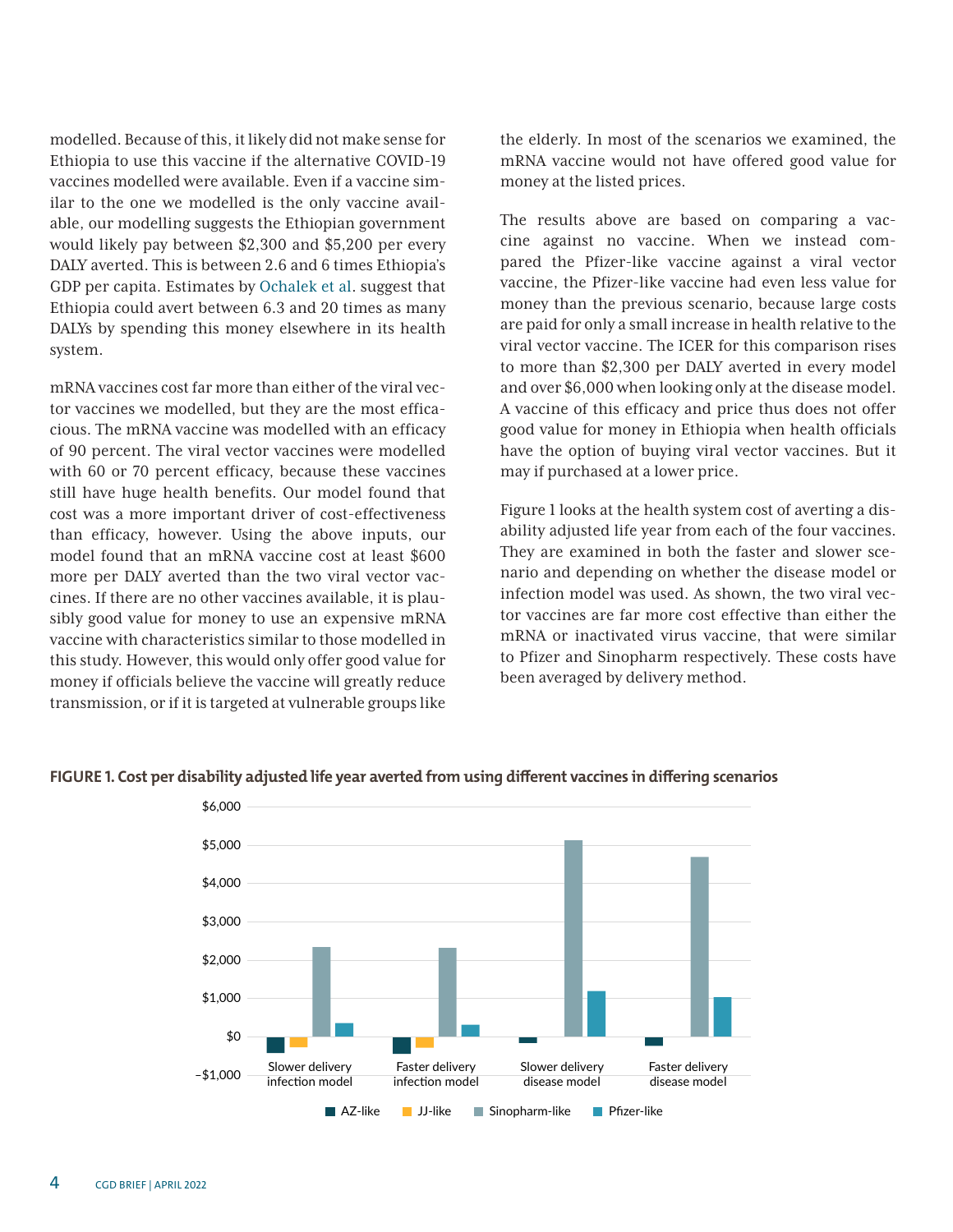

#### **FIGURE 2. The cost per disability adjusted life year does not vary significantly by delivery method**

## POLICY QUESTION 2: HOW SHOULD THESE VACCINES BE DISTRIBUTED?

Our research suggests that the difference between the price of different vaccine delivery methods does not have a significant impact on the overall cost-effectiveness of the vaccination programme. For this reason, the government should focus on rollout mechanisms that can reach the most people or distribute vaccines fastest. Figure 2 shows the cost of averting a disability adjusted life year averaged across the faster and slower scenarios in both the disease and infection model, indicating that the delivery method has a much smaller impact on the benefits of a vaccine than the type of vaccine used.

## POLICY QUESTION 3: WHAT AGE GROUPS SHOULD BE TARGETED?

The vaccines are most efficacious at helping those with high-risk from COVID-19. Accordingly, vaccinating older people is far more cost-effective than vaccinating the young. It thus makes sense to prioritise older people first, and whilst not explicitly modelled, the same should be true for inoculating other high-risk groups. Our results suggest it is still likely cost effective to vaccinate younger people too, though only with viral vector vaccines similar to those produced by AstraZeneca and J&J which are less expensive than mRNA vaccines. If Ethiopia could procure mRNA vaccines at a much

lower cost than used in this model, these would also be cost-effective in lower-risk groups.

## **CONCLUSION**

The COVID-19 pandemic is fast moving, with new variants and vaccine supply fluctuations that are hard to predict. Policymakers face incredible challenges in protecting their citizens and we hope our analysis can help optimise future policy.

Our analysis shows that the benefits of vaccination are greatest when vaccines are administered widely and quickly; that vaccinating older and more vulnerable people first is important; and that the price of vaccines is a much stronger driver of cost effectiveness than efficacy. Policymakers in Ethiopia should prioritise lower-cost doses and, where possible, negotiate with pharmaceutical companies to secure an affordable price.

## ACKNOWLEDGMENTS

We would like to thank the organizations and professionals involved in this study. Our special thanks go to the maternal and child health directorate at the ministry of health; Yohannes Lakew and Melkamu Ayalew for their unreserved support; Africa CDC, especially Justice Nonvignon and Elias Asfaw, for their inputs into this project; Tom Drake at CGD for his support and for overseeing iDSI's series of vaccine HTA projects.